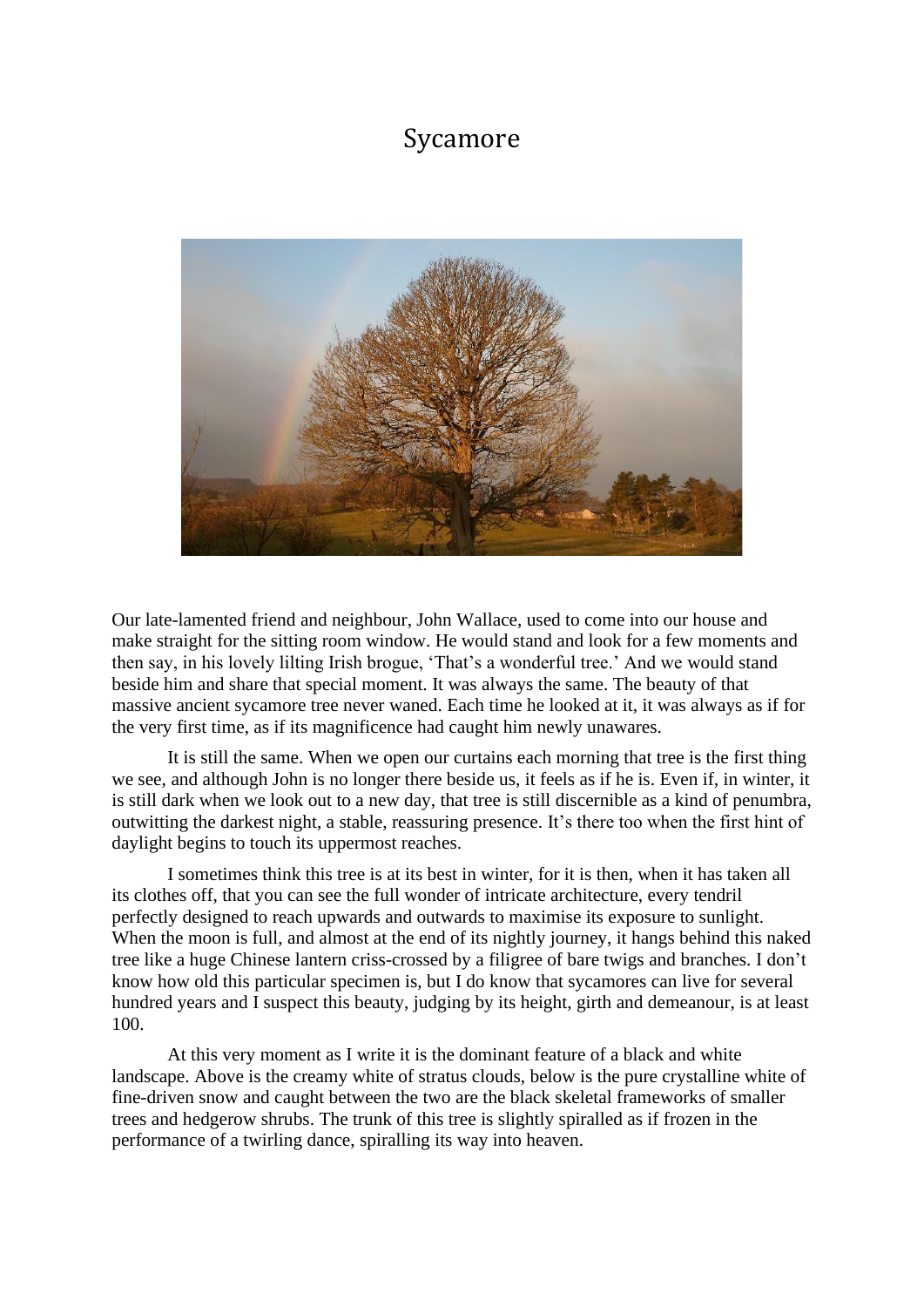An early morning heron occasionally stands spookily still under this tree, ready to pounce on some unsuspecting rodent; a family of three deer regularly graze in its shade; at dusk a barn owl swoops round it, and a fox slinks past. Sheep, too, sometimes seek shelter from harsh winds in its lee and on hot days gather under its shade. Charlie the pheasant always begins to strut his stuff under it when the time comes around once more for him to perpetuate his dynasty. It's also a favourite gathering place for the local gang of hooligan starlings, and the only less boisterous rooks. Apparently, sycamore is used in the making of fiddles and other stringed instruments.

The sycamore's sturdy twigs will soon begin to fill out with its pairs of plump buds, followed by its large-lobed and slightly serrated leaves. You don't need to worry about the black spots that occur on the leaves. This is caused by the Tar-spot Fungus, *Rhytisma acerinum*, which doesn't cause much harm to the tree. In fact, we should be very pleased when we see it because this fungus only seems to thrive where the air is pure. You don't see it in cities, where the fungus is poisoned off by all the sulphur dioxide in the air.

Towards the end of the year this tree becomes a bit of a nuisance. It insists on dispersing its helicopter seeds over as wide an area as possible, and this includes our garden. So at the beginning of every gardening year we are constantly seeking out and destroying its offspring before they take over completely. It's a unique feature of sycamore trees that their seed leaves are bright green before they are exposed to sunlight.

I have never known whether to refer to this tree as he or she, for I always reckoned it needed some kind of personification. That was, however, until I discovered it is a hermaphrodite. Some of its hanging clusters of flowers are male, others are female and yet more, especially at the tip, are sterile. Bees, however, will soon seek these flowers out for they are rich in nectar.

There seems to be some confusion about the name of this tree. Botanically speaking, it is a maple, hence its name *Acer psuedoplatanus*. However, it was given the name *Sycamore* because, when it was first brought to this country sometime in the Middle Ages, it was thought to be synonymous with the *sycomorus* or *fig-mulberry*, whose leaves are like those of the mulberry mentioned in the Bible. The mistake lies in mistaking the sycamore fig, *Ficus sycomorus*, spelled with an 'o', with the *sycamore*, with an 'a'! In the second book of Samuel, which tells the story of David's on-going fight with the Philistines, David wasn't quite sure how best to rout his enemies, so he asked God, who told him that his best tactic would be to come up against his enemies 'over against the mulberry trees'. Mind you, that's the story in the Authorised Version of the Bible; in the Revised Standard version they have become 'balsam trees'. For a field commander in the heat of battle, that must have been very confusing advice, as I doubt whether David had his RHS encyclopaedia of plants with him. To add to the muddle over names, in Scotland this tree is considered to be a plane tree, which accounts for the 'platanus' bit of its botanical name.